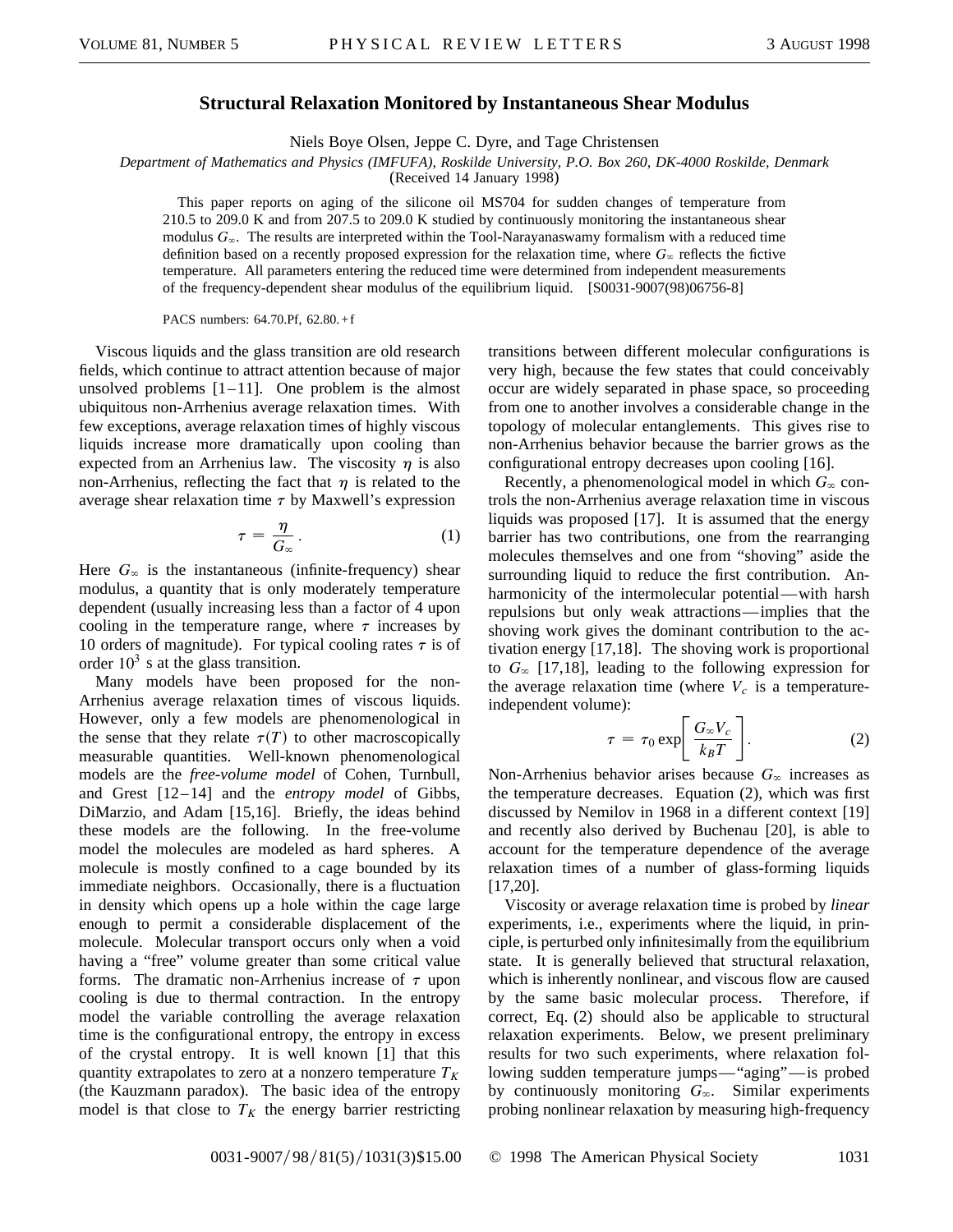moduli by a different method (Brillouin spectroscopy) have been carried out by several groups  $[21–23]$ , but our method gives less noisy data.

The measurements were done on the diffusion pump silicone oil MS704. This liquid has little dispersion at the resonance frequency of our experimental setup in the temperature range studied. The silicone oil was embedded in the one-disk version of the piezoelectric shear modulus gauge transducer (PSG) described elsewhere [24]. Temperature may be kept constant within 5 mK over several days with an absolute uncertainty below 0.2 K. The time constant for the temperature control of the sample is 400 s.

The silicone oil was subjected to two sudden temperature jumps applied to well-annealed states of the sample. The first experiment involved a sudden change of temperature from  $207.5$  to  $209.0$  K ("up-jump"), the second involved a sudden temperature change from 210.5 to 209.0 K ("down-jump"). During the approach to equilibrium,  $G_{\infty}$ was monitored by measuring the first resonance frequency  $\omega_0$  of the PSG. Assuming that there are no significant shear relaxations above  $\omega_0$ ,  $G_\infty$  is given [24] by

$$
G_{\infty} = \rho \, dh(\omega_0^2 - \Omega_0^2), \tag{3}
$$

where  $\rho$  is the density of the piezoceramic, *d* is the thickness of the liquid layer, *h* is the thickness of the piezoceramic disk, and  $\Omega_0$  is the resonance frequency of the empty axially clamped transducer.  $\Omega_0$  was determined from a calibration of the transducer at 212 K by comparing the instantaneous shear modulus obtained by the resonance method with that obtained by the quasistatic method using the three-disk version [24] of the PSG. Typical values of  $\omega_0$  are about 1.3  $\times$  10<sup>6</sup> rad/s. The high-*Q* factor of the resonance peak (about 200) makes accurate measurements of the resonance frequency possible. The estimated relative uncertainty of resonance frequency is 3 ppm, which is better than the relative variation due to the 5 mK temperature instability.

Figure 1 shows our data for up-jump and down-jump. As usual [3,25–27] the down-jump proceeds faster than the up-jump. This is because the "fictive temperature"  $T_f$  [3,6,25–29], which controls the structural relaxation time is higher for the down-jump than for the up-jump. Asymptotically, of course, the fictive temperature in both cases converges to 209.0 K.

We consider the simplest possible model consistent with Eq. (2). If  $G_{\infty,eq}$  is the equilibrium value of  $G_{\infty}$ , this model follows Tool [28] in assuming that relaxation towards equilibrium is governed by the following simple first-order differential equation:

$$
\frac{d}{dt}\left(G_{\infty}-G_{\infty,\text{eq}}\right)=-\frac{G_{\infty}-G_{\infty,\text{eq}}}{\tau(G_{\infty})}.
$$
 (4)

In terms of the dimensionless variables  $x = V_c(G_{\infty} G_{\infty,\text{eq}})/(k_B T)$  and  $\tilde{t} = t/\{\tau_0 \exp[V_c G_{\infty,\text{eq}}/(k_B T)]\}$ , Eq. (4) becomes  $dx/d\tilde{t} = -x/\exp(x)$ . If  $Ei(x)$  denotes the



FIG. 1. Instantaneous shear modulus  $G_{\infty}$  for the silicone oil MS704 as function of time after sudden temperature jumps from 207.5 to 209.0 K (up triangles) and from 210.5 to 209.0 K (down triangles). The horizontal line marks the equilibrium value of  $G_{\infty}$  at 209.0 K. As usual, in structural relaxation, the relaxation towards equilibrium proceeds faster for downjump than for up-jump.  $G_{\infty}$  was monitored by means of the piezoelectric shear modulus gauge transducer in the resonance mode [24]. This method measures the shear modulus  $G(\omega)$ at about  $\omega = 1.3 \times 10^6$  rad/s [the identification of  $G(\omega)$  with  $G_{\infty}$  involves the assumption that there are no significant shear losses at higher frequencies].

exponential integral characterized by  $\frac{d}{dx} E i(x) =$  $\exp(x)/x$ , the solution is

$$
\tilde{t} = Ei(x(0)) - Ei(x(\tilde{t})). \tag{5}
$$

Our experiments, however, are poorly fitted by Eq. (5). The reason is the well-known fact that a distribution of relaxation times is always involved in structural relaxation. This is reflected in memory effects as seen in, e.g., the overshoot phenomenon [26].

A distribution of relaxation times is allowed for in the Tool-Narayanaswamy (TN) formalism [3,25–35]. For a sudden temperature jump at  $t = 0$  the TN formalism predicts that the normalized relaxation function is a function solely of the "reduced time" that has passed since  $t = 0$ . The reduced time increment is the time increment measured in units of the relaxation time (the latter quantity itself relaxing with time). The two most commonly used relaxation time formulas are the Narayanaswamy-Moynihan [30,31] and the Adam-Gibbs expressions [16,32,35]. Based on Eq. (2) for the relaxation time, where  $G_{\infty}$  itself is a measure of the fictive temperature, we here define the reduced time  $\xi$  by

$$
\xi = \int_0^t \frac{dt'}{\tau(G_\infty(t'))}.
$$
 (6)

According to the TN formalism, both relaxation experiments are—for some suitable function  $F(\xi)$ —described by

$$
\frac{G_{\infty}(t) - G_{\infty,\text{eq}}}{G_{\infty}(0) - G_{\infty,\text{eq}}} = F(\xi).
$$
\n(7)

In Eq. (7) the glassy (instantaneous) change of  $G_{\infty}$  is not subtracted as usually done, because, assuming that both the glassy change and the overall change of  $G_\infty$  are